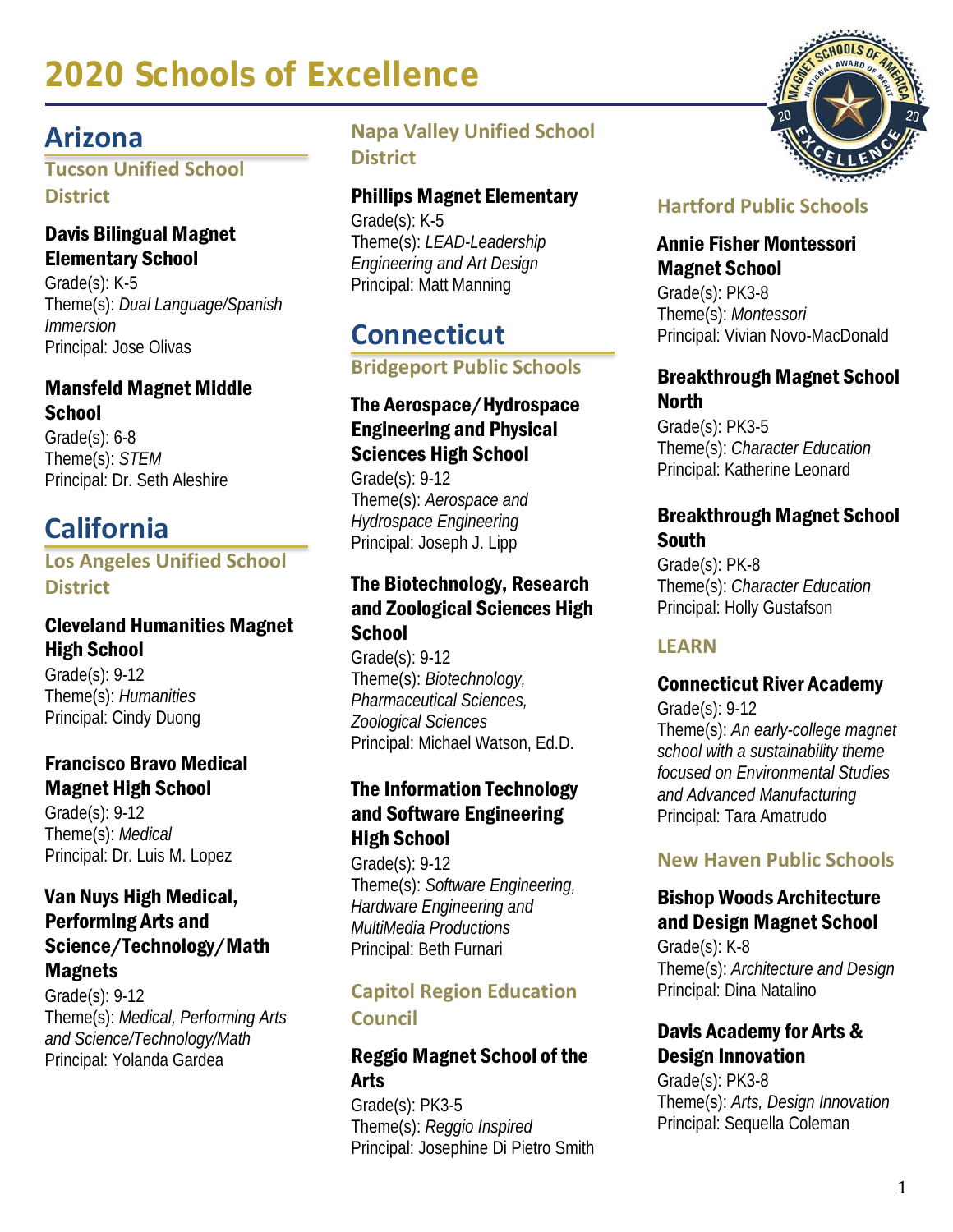# **Florida**

**Broward County Public Schools**

#### Atlantic West Elementary Sprouting STEAM Museum Magnet School

Grade(s): PK-5 Theme(s): *Sprouting STEAM Museum Magnet* Principal: Diane Eagan

#### Beachside Montessori Village

Grade(s): PK-8 Theme(s): *Montessori* Principal: Vered Roberts

#### Montessori Magnet Program at Sunrise Middle School

Grade(s): 6-8 Theme(s): *Montessori Magnet* Principal: Michael W. Walker

# Pompano Beach High School

Grade(s): 9-12 Theme(s): *International Affairs with Information Technology* Principal: Hudson Thomas

# **Hillsborough County Public Schools**

#### Macfarlane Park Elementary

Grade(s): K-5 Theme(s): *International Baccalaureate Primary Years Program (IB PYP)* Principal: Denyse Riveiro

# Progress Village Middle Magnet School of the Arts

Grade(s): 6-8 Theme(s): *Visual, Performing, and Communication Arts* Principal: Peter Megara

#### Roland Park K-8 Magnet IB World School

Grade(s): K-8 Theme(s): *International Baccalaureate* Principal: Scott Weaver

### Shore Elementary Magnet School of the Arts

Grade(s): K-5 Theme(s): *Visual, Performing, and Communication Arts* Principal: Cheri Bollinger

### Tampa Bay Technical High **School**

Grade(s): 9-12 Theme(s): *Academy of Architecture, Academy of Health Professionals, Academy of Veterinary Science, Collision Repair & Paint Refinishing, Transportation Services, Commercial Art Academy, Computer Systems Technology/Cisco Academy, Culinary Arts, Early Childhood Education, Business Health Administration Academy, Welding Technology, and NJROTC* Principal: Michael Ippolito

#### Williams Middle Magnet **School**

Grade(s): 6-8 Theme(s): *International Baccalaureate* Principal: Shellie Blackwood-Green

#### **Marion County Public Schools**

#### Horizon Academy at Marion Oaks

Grade(s): 5-8 Theme(s): *STEAM* Principal: Donald Maier



# **Miami-Dade County Public Schools**

# Air Base K-8 Center

Grade(s): K-8 Theme(s): *International Education/Cambridge Spanish, International Education/Cambridge French* Principal: Raul Calzadilla Jr.

# Arvida Middle School

Grade(s): 6-8 Theme(s): *Global Studies Magnet Academy* Principal: Angela Holbrook

#### Ben Sheppard Elementary STEM Magnet School

Grade(s): K-5 Theme(s): *STEM* Principal: Dr. Eduardo Tagle

#### Center for International Education: A Cambridge Associate School

Grade(s): 9-12 Theme(s): *Cambridge International* Principal: Lisa Pizzimenti-Bradshaw

# Coral Gables Senior High

Grade(s): 9-12 Theme(s): *International Baccalaureate Diploma Programme* Principal: Adolfo Costa

# Cutler Bay Senior High COAST

Grade(s): 9-12 Theme(s): *COAST* Principal: Lucas J. De La Torre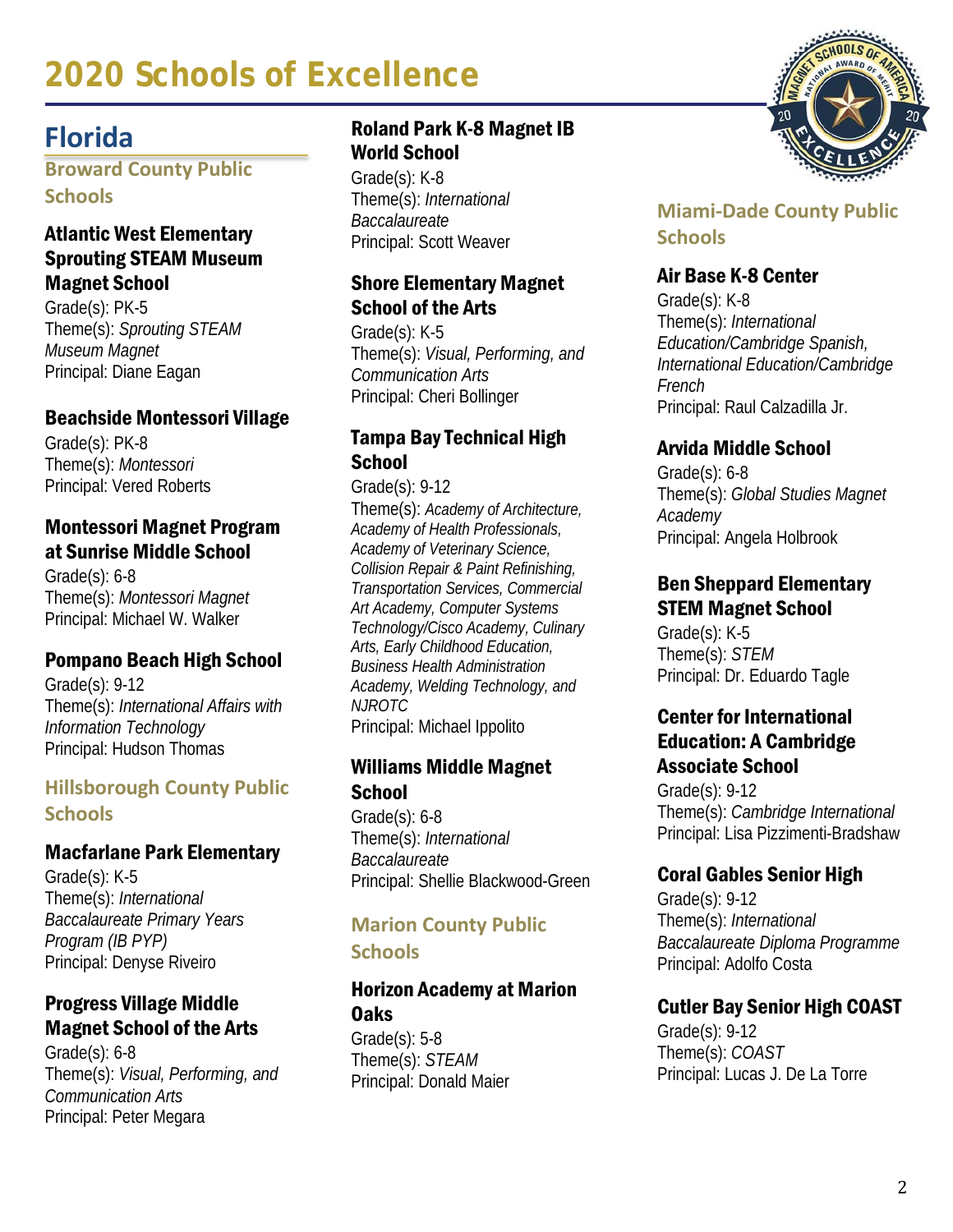# Design and Architecture Senior High

Grade(s): 9-12 Theme(s): *Architecture/Interior Design, Industrial Design, Fashion Design, Visual Communications/Graphics, Entertainment Technology/Film* Principal: Ana Alvarez-Arimon

# Dr. Henry E. Perrine Academy of the Arts

Grade(s): 3-5 Theme(s): *Visual & Performing Arts: Visual Art, Dance, Music, Theater* Principal: Carla D. Rivas

# Dr. Michael M. Krop Senior High STAR Academy

Grade(s): 9-12 Theme(s): *Visual and Performing Arts* Principal: Dr. Adam L. Kosnitzky

# Frank C. Martin International K-8 Center

Grade(s): 1-8 Theme(s): *International Baccalaureate* Principal: Felicia K. Joseph

# G.W. Carver Middle School

Grade(s): 6-7 Theme(s): *International Education* Principal: Shelley Stroleny

#### Hammocks Academy of Legal **Studies**

Grade(s): 6-8 Theme(s): *Pre-Law Studies* Principal: Deborah Leal

# Herbert A. Ammons Middle **School**

Grade(s): 6-8 Theme(s): *International Baccalaureate* Principal: Ms. Maria Costa

# Hialeah-Miami Lakes Senior High School/iPrep, Legal Studies, and Digital Media Technology & Entrepreneurship

Grade(s): 9-12 Theme(s): *College and Career Readiness* Principal: Lisa Garcia

# International Studies Preparatory Academy

Grade(s): 9-12 Theme(s): *International Studies and International Education* Principal: Dr. Alina M. Diaz-Blanco

# iTECH Academy, Miami Springs Senior High School

Grade(s): 9-12 Theme(s): *Video Game, Simulation, and Animation* Principal: Edward Smith

# iPrep Academy

Grade(s): PK-12 Theme(s): *Global Focus* Principal: Alberto M. Carvalho

#### Joella C. Good Elementary

Grade(s): PK-5 Theme(s): *Montessori* Principal: Lizette G. O'Halloran

# Jorge Mas Canosa Middle School - Cambridge International Magnet

Grade(s): 6-8 Theme(s): *Liberal Arts* Principal: Elio Falcon, Jr.

#### Jose Marti MAST 6-12 Academy

Grade(s): 6-12 Theme(s): *Science and Mathematics* Principal: Jose Enriquez, Jr.



# Lamar Louise Curry Middle **School**

Grade(s): 6-8 Theme(s): *International Baccalaureate* Principal: Ms. Jean-Rachelle Baril

# Lawton Chiles Middle School

Grade(s): 6-8 Theme(s): *Cambridge International* Principal: Stephanie Tudor

#### MAST Academy

Grade(s): 9-12 Theme(s): *Maritime* Principal: Dr. Derick R. McKoy

#### Medical Academy for Science and Technology (MAST@Homestead)

Grade(s): 9-12 Theme(s): *Biomedical Science, iMed, Physical Therapy, Pharmaceutical* Principal: Lisa S. Noffo

#### Miami Lakes Educational **Center**

Grade(s): 9-12 Theme(s): *Engineering, Global Studies, Journalism, Commercial Art, Technical Theater, TV Production, Culinary Arts, Early Childhood, Finance, Dental Assisting, Emergency Medical Responder, Medical Assisting, Nursing Assistant, Pharmacy Tech, Practical Nursing, Electronic Technology, IT Network Administration, Web Design, A/C and Refrigeration, Automotive Collision Repair, Automotive Service Technician* Principal: Lourdes Diaz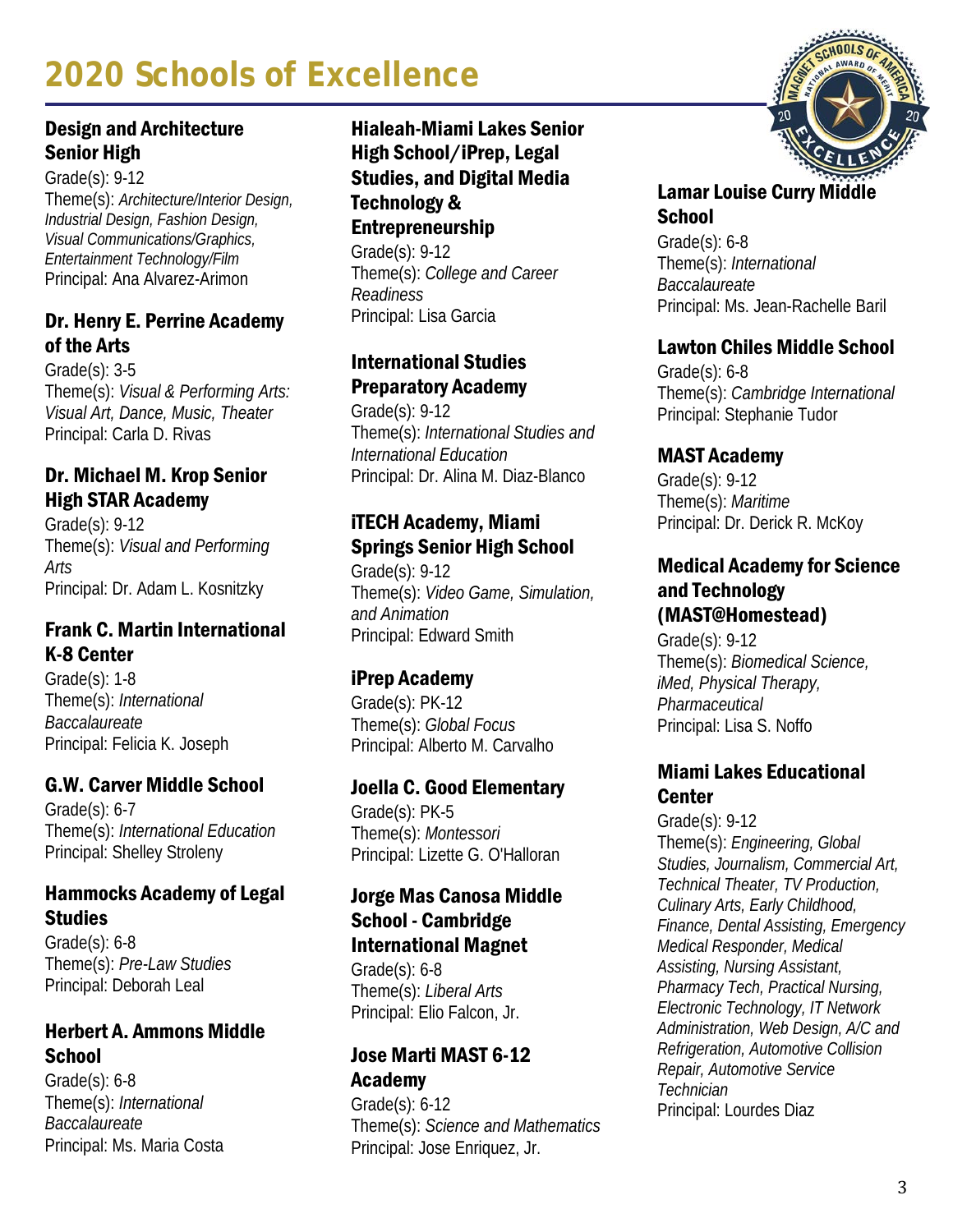### Miami Norland Senior High **School**

Grade(s): 9-12 Theme(s): *College and Careers Pathways Academy* Principal: Mr. Ronald Redmon

# New World School of the Arts

Grade(s): 9-12 Theme(s): *Dance, Theater, Music, Visual Arts* Principal: Jason H. Allen

# Paul W. Bell Middle School

Grade(s): 6-8 Theme(s): *Our magnet theme is Navigating Towards a Complete Education for Every Child through the implementation of four primary components of our program: Advanced Academics and Scholarship, Cultivating Art and Culture, Infusing Technology and Global Education.* Principal: Ingrid M. Soto

#### Richmond Heights Middle School Zoology Magnet

Grade(s): 6-8 Theme(s): *Zoology and Botany* Principal: LaRhonda Donaldson

#### Rockway Middle School

Grade(s): 6-8 Theme(s): *Engineering & Robotics* Principal: Josephine Otero

#### South Miami K-8 Center Expressive Arts Magnet **School**

Grade(s): 3-8 Theme(s): *Visual and Performing Arts* Principal: Lourdes A Lopez

#### South Miami Middle Community School Center for the Arts

Grade(s): 6-8 Theme(s): *Visual and Performing Arts* Principal: Fabiola Izaguirre

# South Miami Senior High - Magnet School for the Arts

Grade(s): 9-12 Theme(s): *Visual and Performing Arts* Principal: Gilberto D. Bonce

# Southside Elementary Museums Magnet School

Grade(s): PK-5 Theme(s): *Museums Magnet* Principal: Annette DeGoti

#### Southwood Middle School

Grade(s): 6-8 Theme(s): *Visual and Performing Arts* Principal: Raul F. Garcia

#### Sunset Elementary School

Grade(s): 1-5 Theme(s): *International Studies - French, German, and Spanish* Principal: Dr. Marlene Leyte-Vidal

#### Westland Hialeah Senior High **School**

Grade(s): 9-12 Theme(s): *College and Career Pathways* Principal: Giovanna Blanco

#### W. R. Thomas Middle School - Cambridge International Program

Grade(s): 6-8 Theme(s): *Cambridge International Lower Secondary 1* Principal: Mrs. Wendy Barnett



# **Orange County Public Schools**

### Arbor Ridge 6-8 Option

Grade(s): 6-8 Theme(s): *Small school learning environment with an emphasis on community and leadership.* Principal: Vanessa DeMars

#### Hunter's Creek Elementary

Grade(s): K-5 Theme(s): *Two-Way Dual Language* Principal: Fresia Urdaneta

#### William R. Boone High School

Grade(s): 9-12 Theme(s): *Law, Finance, and Criminal Justice* Principal: Mr. Dusty Johns

# **Pinellas County Public Schools**

#### Gulfport Montessori Elementary School

Grade(s): K-5 Theme(s): *Montessori* Principal: Wendy Bryan

#### Richard O. Jacobson Technical High School at Seminole

Grade(s): 9-12 Theme(s): *Commercial Arts, Construction Technologies, Electricity, Gaming/Simulation, Marine Mechanics, Nursing, Veterinary Assisting* Principal: Martha Giancola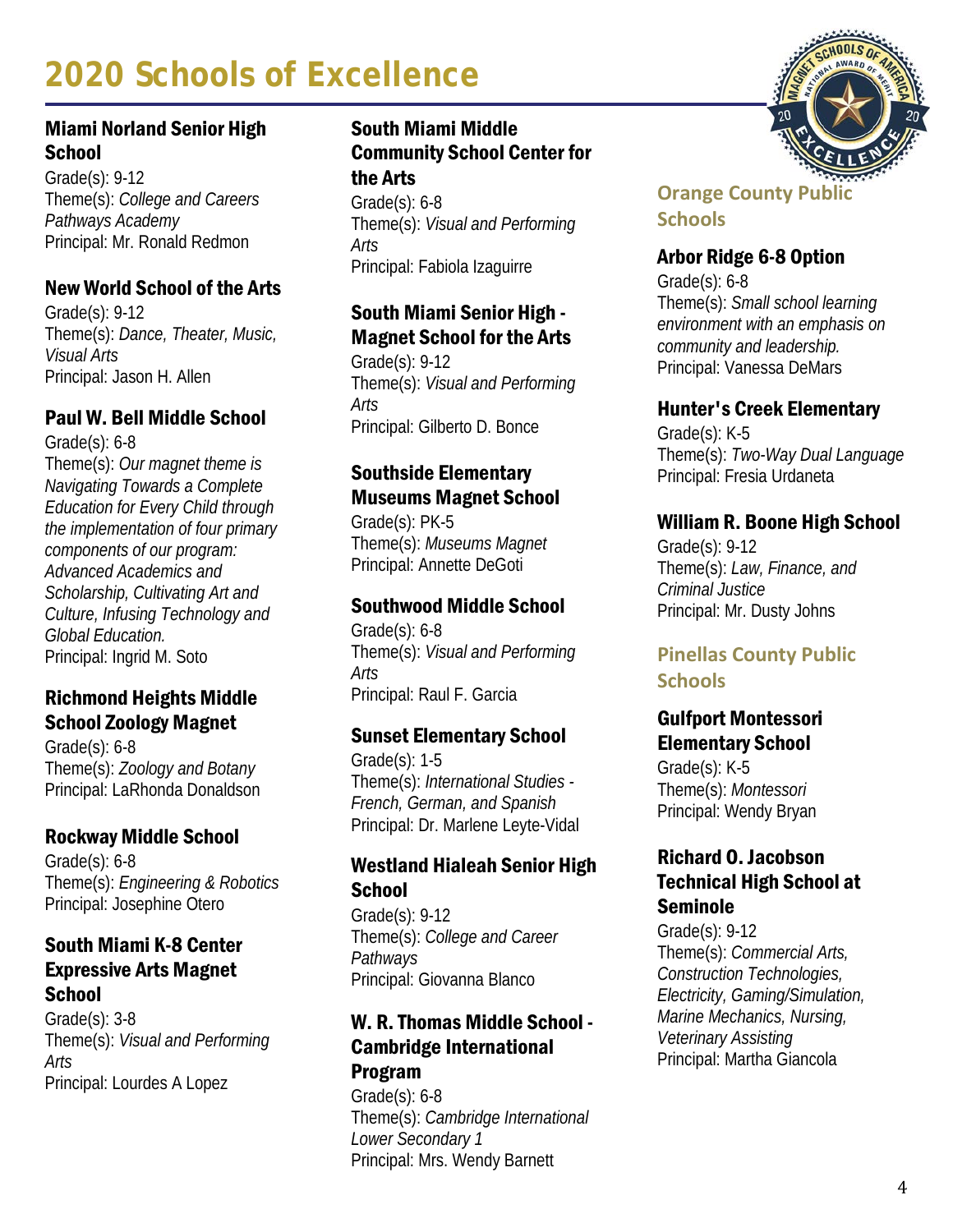#### Ridgecrest Elementary Center for Gifted Studies

Grade(s): 1-5 Theme(s): *Gifted Studies* Principal: Vickie Graham

# **Polk County Public Schools**

#### Dundee Elementary Academy

Grade(s): K-5 Theme(s): *International Baccalaureate Primary Years Programme* Principal: Lana Tatom

### **Seminole County Public Schools**

#### Crooms Academy of Information Technology

Grade(s): 9-12 Theme(s): *Information Technology* Principal: Dr. Brandon Hanshaw

# Sanford Middle School - S.T.E.M. Magnet

Grade(s): 6-8 Theme(s): *Pre-IB Preparatory, STEM* Principal: Byron Durias

# **Georgia**

**Richmond County Public Schools**

#### John S. Davidson Fine Arts **School**

Richmond County Public Schools, Georgia Grade(s): 6-12 Theme(s): *Fine Arts* Principal: Dr. Renee A. Kelly URL: https://www.rcboe.org/davidson

# **Iowa**

**Cedar Rapids Community School District**

# Kenwood Leadership Academy Magnet School

Grade(s): PK-5 Theme(s): *Leadership* Principal: David Brandon

# **Louisiana**

**East Baton Rouge parish School System**

# Baton Rouge Center for Visual and Performing Arts

Grade(s): K-12 Theme(s): *Visual and Performing Arts* Principal: Candice Hartley

#### Baton Rouge Foreign Language Academic Immersion Magnet

Grade(s): K-5 Theme(s): *Immersion* Principal: Cheryl Miller

#### Baton Rouge Magnet High **School**

Grade(s): 9-12 Theme(s): *Academic College Preparatory* Principal: Nanette McCann

# Westdale Heights Academic Magnet

Grade(s): K-5 Theme(s): *Academics with a Magnet Focus on Environmental Science, Mathematics, and Technology* Principal: Catasha Edwards



**Baltimore County Public Schools**

#### Cromwell Valley Elementary Magnet School

Grade(s): K-12 Theme(s): *STEAM*  Principal: Mrs. Cathy Thomas

# **Michigan**

**Lansing School District**

#### Gardner International Magnet **School**

Grade(s): K-8 Theme(s): *Global Education* Principal: Ariel Rodriguez-Pena

# **Minnesota**

**Anoka-Hennepin Schools**

#### Anoka Middle School for the Arts

Grade(s): 6-8 Theme(s): *Arts* Principal: Jerri McGonigal

#### Champlin-Brooklyn Park Academy for Math and Environmental Science

Grade(s): K-5 Theme(s): *Math & Environmental Science* Principal: Matt Brain

# Lincoln Elementary School for the Arts

Grade(s): K-5 Theme(s): *Arts* Principal: Michelle Zimmerman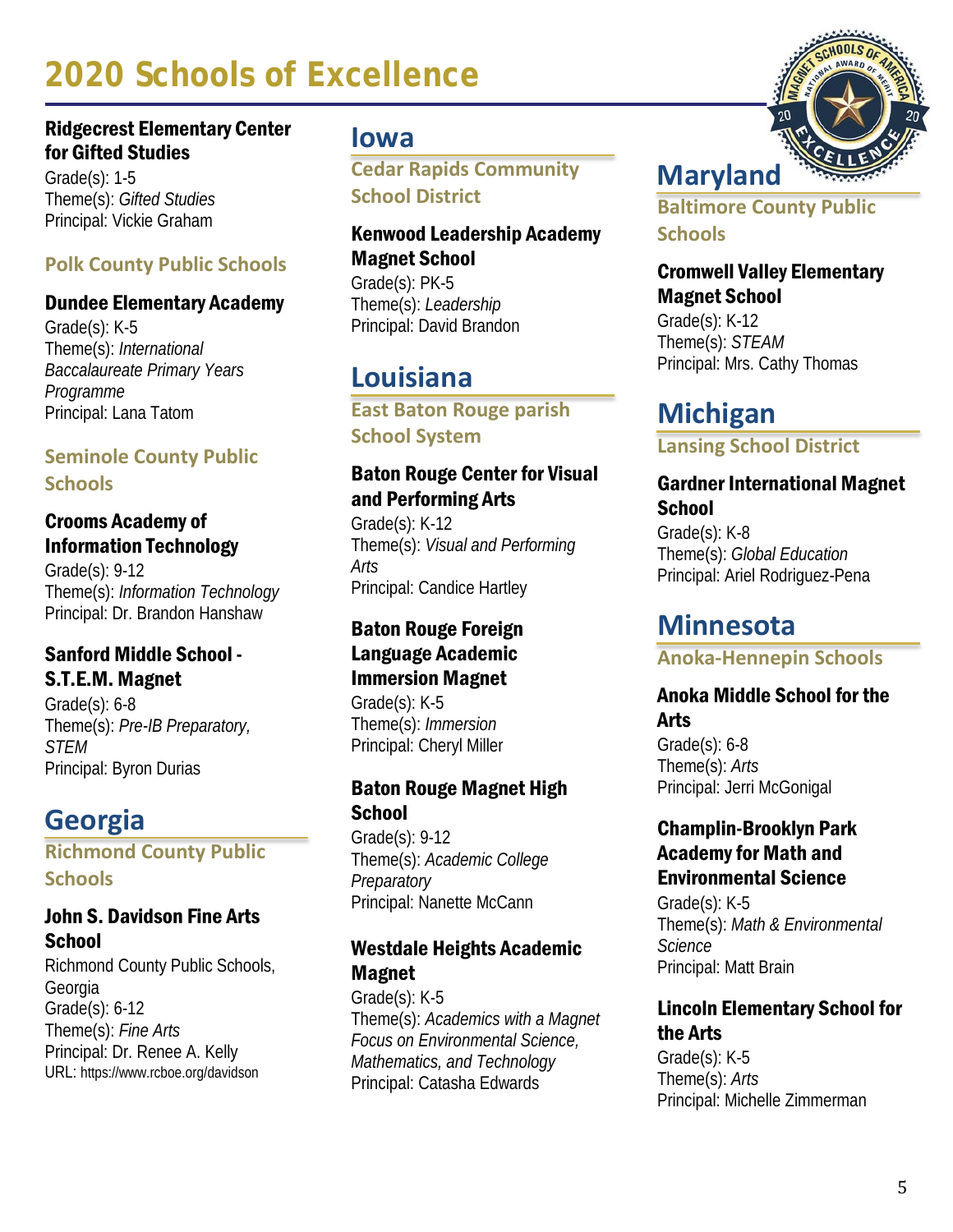# **ISD 196: Rosemount-Apple Valley-Eagan**

#### Cedar Park Elementary STEM **School**

Grade(s): K-5 Theme(s): *STEM* Principal: John Garcia

#### Diamond Path Elementary School of International **Studies**

Grade(s): K-5 Theme(s): *International Studies* Principal: Leah Hack

#### Glacier Hills Elementary School of Arts & Science

Grade(s): K-12 Theme(s): *Arts, Science* Principal: Adriana Henderson

# **Nevada**

**Clark County School District**

#### Advanced Technologies Academy

Grade(s): 9-12 Theme(s): *Academics, Technology* Principal: Jonathan Synold

# East Career and Technical Academy

Grade(s): 9-12 Theme(s): *Career and Technical Education (Medical, Education, Marketing and Hospitality, Culinary, IT, Mechanical Technology and Construction Technology)* Principal: Darlin Delgado

# Gilbert Academy of Creative Arts

Grade(s): 1-5 Theme(s): *Creative Arts* Principal: Matthew Jackson

# Jo Mackey Academy of Leadership and Global Communication

Grade(s): K-5 Theme(s): *Leadership and Global Communication* Principal: Kemala Washington

# KO Knudson Middle School Academy of Creative Arts and **Technology**

Grade(s): 6-8 Theme(s): *Arts and Technology* Principal: Lezlie Koepp

# Mike O'Callaghan Middle School i3 Learn Academy

Grade(s): 6-8 Theme(s): *We are a STEM magnet with four programs of study: Robotics, Video Game Design, Video Production, and Web Design* Principal: Scott A. Fligor

#### Rancho High School Academy of Aviation Science & **Technology**

Grade(s): 9-12 Theme(s): *Aviation Science and Technology* Principal: Dr. James Kuzma

# Rancho High School Academy of Pre-Medicine

Grade(s): 9-12 Theme(s): *Pre-Medical* Principal: Dr. James Kuzma

# Robert O. Gibson Leadership Academy

Grade(s): 6-8 Theme(s): *Leadership* Principal: Jennifer Jaeger



#### Roger D. Gehring Academy of Science and Technology

Grade(s): 1-5 Theme(s): *STEM* Principal: Amy Yacobovsky

# Southeast Career Technical Academy

Grade(s): 9-12 Theme(s): *Animation and Digital Game Development, Architectural Engineering, Automotive Service Technology, Construction Engineering, Cosmetology, Culinary Arts, Education and Training, Graphic Design, Cybersecurity, Nursing Assistant, Photography, and Sports Medicine* Principal: Ryan D. Cordia

# The STEAM Academy at Jim Bridger Middle School

Grade(s): 6-8 Theme(s): *STEAM - Biomedicine, Robotics, Digital Media, Cybersecurity, Fine Arts* Principal: Laura Willis

# Thurman White Academy of the Performing Arts

Grade(s): 6-8 Theme(s): *Performing and Creative Arts* Principal: Mrs. Andrea Katona

# Valley High School - Academy of Hospitality and Tourism

Grade(s): 9-12 Theme(s): *Hospitality and Tourism, International Baccalaureate Programme and Military Science, Technology and Emergency Management* Principal: Mrs. Ramona Esparza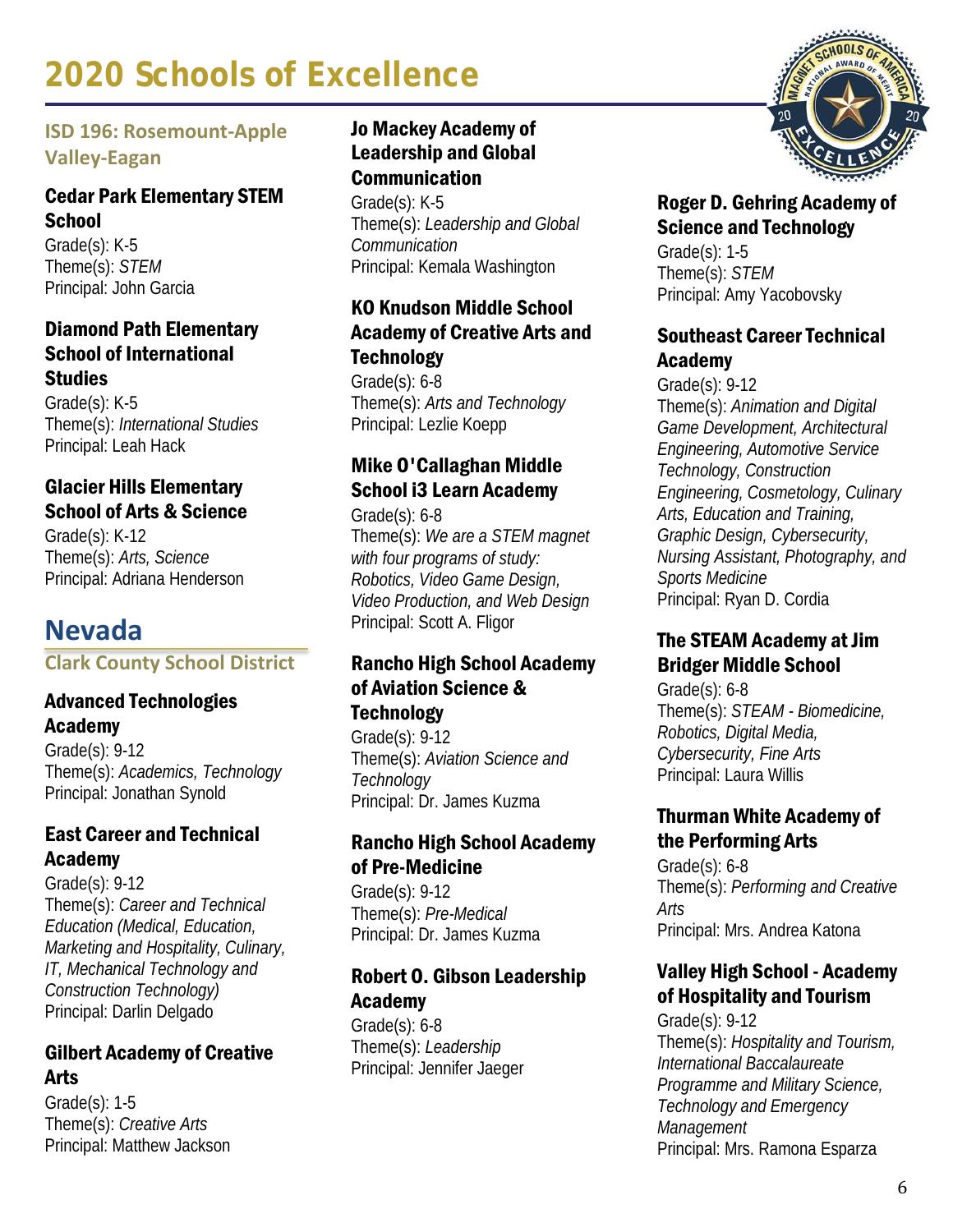#### Veterans Tribute Career & Technical Academy

Grade(s): 9-12 Theme(s): *Law Enforcement & Public Safety* Principal: Jason Ginoza

#### Walter Bracken STEAM Academy

Grade(s): 1-5 Theme(s): *STEAM* Principal: Stanica Sretenovic

#### Walter Johnson Junior High School Academy of International Studies

Grade(s): 6-8 Theme(s): *International Baccalaureate* Principal: George Anas

# **North Carolina**

#### **Charlotte-Mecklenburg Schools**

#### Albemarle Road Middle School IB Academy

Grade(s): 6-8 Theme(s): *International Baccalaureate* Principal: Toni Perry

# Huntingtowne Farms **Elementary**

Grade(s): K-5 Theme(s): *International Baccalaureate (IB)* Principal: Brittany Maxwell

# Idlewild Elementary

Grade(s): K-5 Theme(s): *Learning Immersion and Talent Development* Principal: Larenda Denien

#### Park Road Montessori

Grade(s): PK-6 Theme(s): *Montessori* Principal: Melanie Francis

# Piedmont Middle School

Grade(s): 6-8 Theme(s): *International Baccalaureate* Principal: Jacqueline H. Barone

# **Durham Public Schools**

### Burton Magnet Elementary **School**

Grade(s): PK-5 Theme(s): *International Baccalaureate Primary Years Programme* Principal: Dr. Kimberly Ferrell

#### Lakewood Montessori Middle **School**

Grade(s): 6-8 Theme(s): *Montessori* Principal: Dr. W. Renee Carmon

# Morehead Montessori Magnet Elementary School

Grade(s): PK-5 Theme(s): *Montessori* Principal: Cynthia M. Webb

# **Wake County Public School System**

# A.B. Combs Leadership Magnet Elementary School

Grade(s): K-5 Theme(s): *Leadership* Principal: Muriel Summers



#### Carroll Leadership In Technology Magnet Middle **School**

Grade(s): 6-8 Theme(s): *Leadership In Technology* Principal: Elizabeth MacWilliams

# Fox International Baccalaureate PYP Magnet Elementary School

Grade(s): K-5 Theme(s): *International Baccalaureate Primary Years Programme* Principal: Dr. Bob Lewis

#### Fred J. Carnage Gifted and Talented / AIG Basics Magnet Middle School

Grade(s): 6-8 Theme(s): *Gifted and Talented/AIG Basics* Principal: Pamela Perry Johnson

#### Hunter GT/AIG Basics Magnet Elementary

Grade(s): K-5 Theme(s): *Gifted and Talented/AIG Basics* Principal: Briana Pelton

#### Joyner Center for Spanish Language/IB PYP Magnet Elementary School

Grade(s): PK-5 Theme(s): *International Baccalurate Primary Years Program/Center for Spanish Language* Principal: Jennifer Zezza